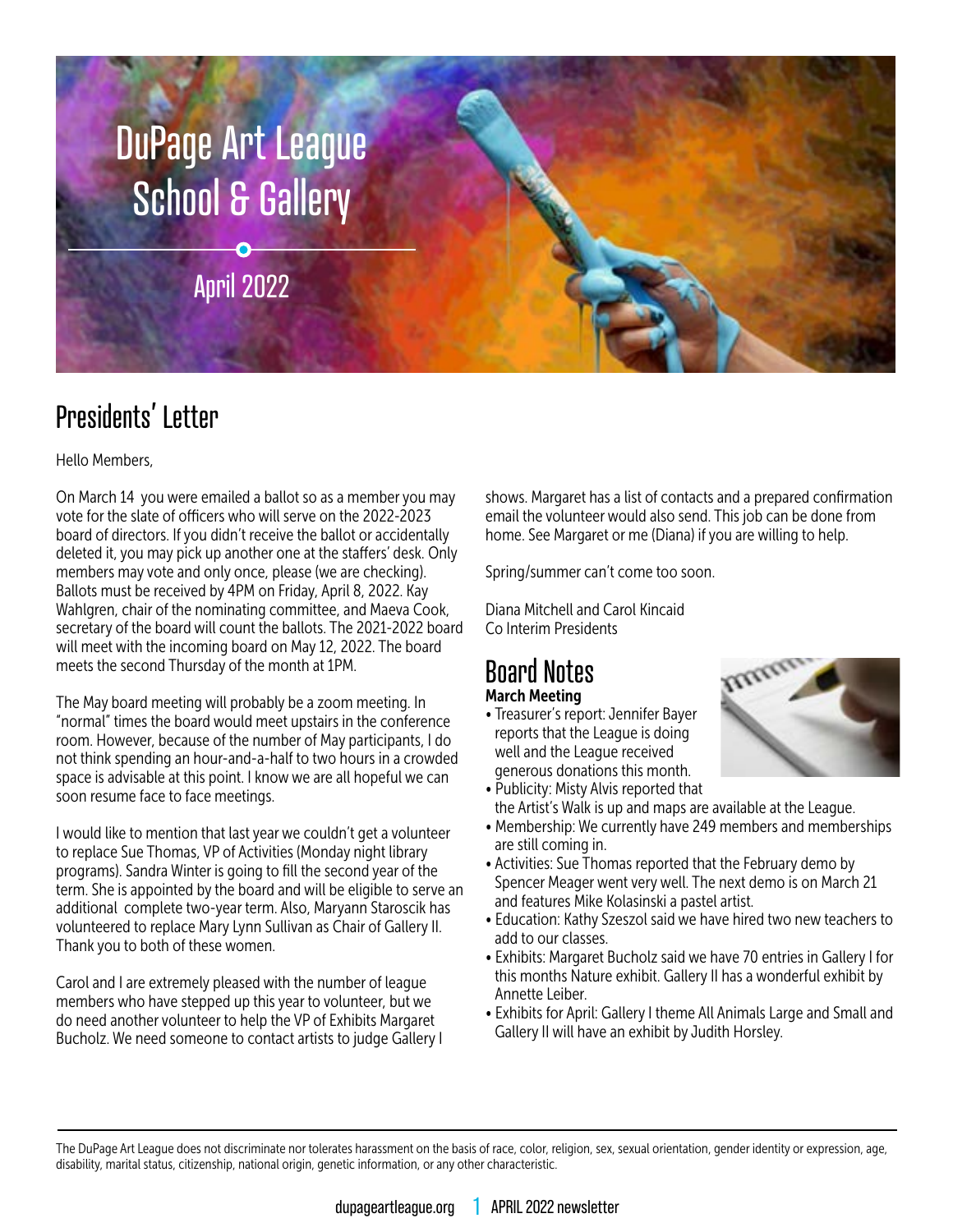## Gallery I – Nature Scenes **Judged by Mary Ann Trzyna**

#### **Best of Show**

Judith Shepelak, *Tipped with Frost*, Colored Pencil *Impressive drawing with wonderful layering of color. A work that I kept coming back to because there was always more to see.*

#### **Theme Award**

Annette Perone-Leiber, *Heart of Palm*, Photo Collage **Sculpture** 

*Unique creative expression of the theme. The structure reflects and amplifies the collaged photos.*

#### **Special Merit Awards**

Diana Mitchell, *Galena Root Cellar,* Pastel *Sunlight and shadow. Absolutely wonderful depiction of natural light.*

Irene Peterson, *Autumn Woods,* Watercolor *Beautiful light and color in this delightful painting.*

#### Kelly Sebold, *Water Lilies*, Pastel

*I love the loose, gestural mark making. Another painting that kept drawing me back to look.*

#### **Merit Awards**

George Bruce, *Reflections in Nature*, Watercolor Mary Lynn Sullivan, *The Observation Car*, Pastel Gary Skoog, *King Raven*, Mixed Media Ann Lamourex, *Defined by an Ocean Breeze*, Oil Renee Bercher, *Sunset at Door County*, Oil and Cold Wax Kelly Leibowitz, *Bushkane River, Alaska*, Photography Jeff Zawada, *Nature Finds a Way*, Marker and Watercolor Joan Kalmanek, *Fall Blooming Azalea*, Photography Janice Zeuch, *Out My Window*, Pastel Pamela Mitroff, *It's the Berries*, Colored Pencil Tina Turner, *On Love Rock Avenue*, Mixed Media Diana Nawrocki, *Nature's Best*, Watercolor

## NEWSLETTERS/E-BLAST SUBMITTALS **vlorimer@yahoo.com**

To submit email blast information and newsletter articles, send your information to: vlorimer@yahoo.com by the 15th of the month.

Acceptable formats for submissions include Word documents or PDF files for text and 300dpi JPG for images). Please proof/verify your information before submitting. Use minimal formatting; send photos, flyers, images as attachments to your email (not as part of the email body).



Best of Show: Judith Shepelak *Tipped with Frost*, Colored Pencil



Theme Award: Annette Perone-Leiber *Heart of Palm,*  Photo Collage Sculpture



Special Merit: Diana Mitchell *Galena Root Cellar,* Pastel



Special Merit: Irene Peterson *Autumn Woods,* Watercolor



Special Merit: Kelly Sebold *Water Lilies*, Pastel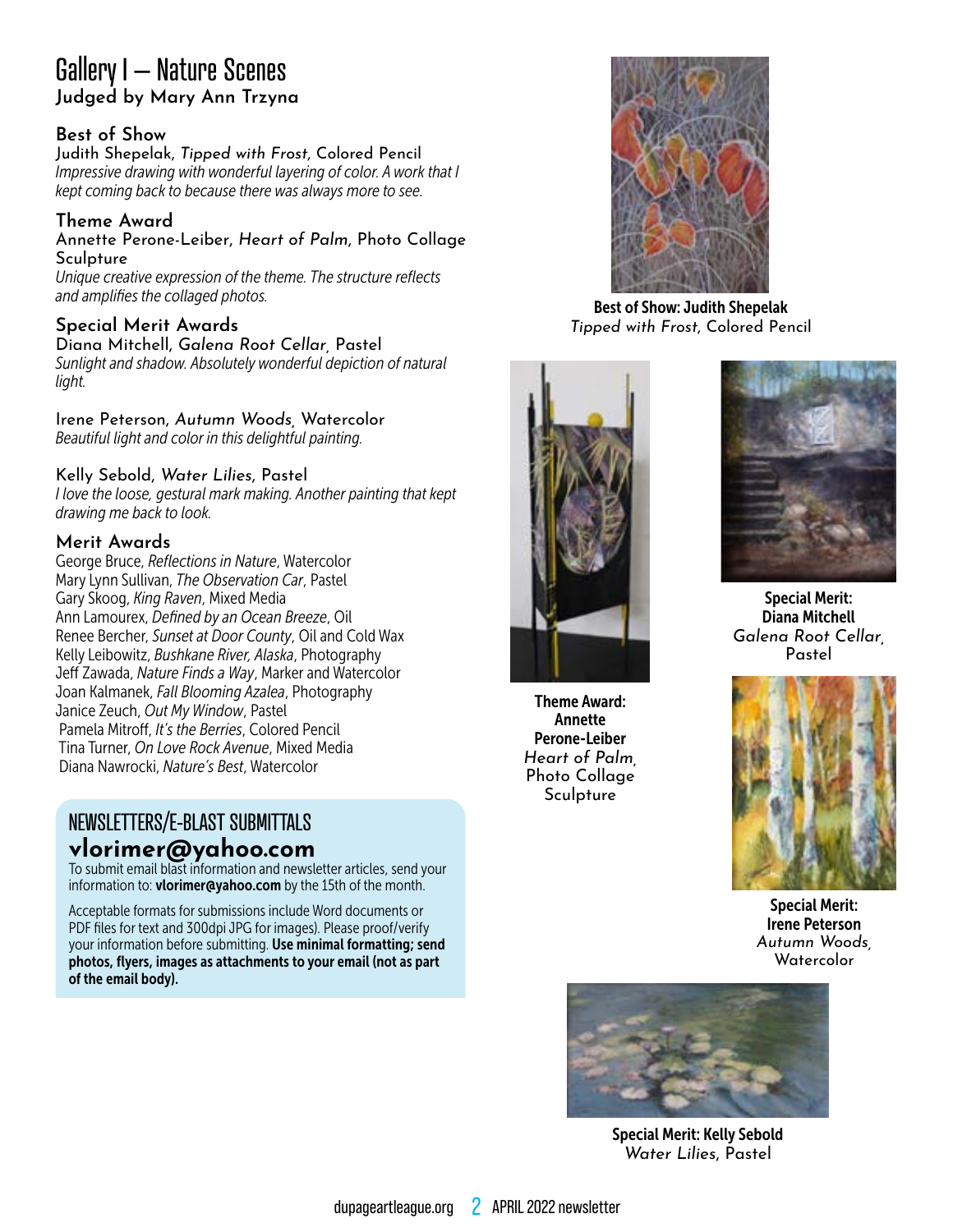

## Do You See What I See?

Photography by Judith Allyn Horsley April 3 thru April 27, 2022

> **DuPage Art League, Gallery II** 218 W. Front St. Wheaton, IL 60187

## Gallery II Exhibit: Judith Allyn Horsley Invites You to"See What I See" Mary Lynn Sullivan | VP Gallery II Exhibits

My mother, Mildred Albrecht, introduced me to photography. She read every Kodak booklet printed to improve her photos and to try new ideas. It made her one of the best Kodak camera photographers of that time. I watched her work at taking good photos and listened to her relate the information she read from Kodak booklets and other resources. Little did she know that she was creating in me a love of, and for, photography.

I was handed my first Kodak Brownie camera at age nine. I moved up through several Kodak instamatic cameras and finally to a 35mm film camera with interchangeable lenses. It wasn't until I retired in 2007 that I decided to purchase a digital SLR camera that could also utilize my older lenses. I still had a "film" mentality and digital photography required a new way to frame my subjects.

Even with using a digital camera for fifteen years, I still prefer printing an image as it was framed through the lens with little to no editing or reframing, and respecting natural light. I am seldom without my camera. I am always ready to photograph what I deem to be interesting subjects.

Photography freezes a point in time that is neither the same before or after. It is a joy to share my passion. Beauty is in the eye of the beholder and in my case, what I frame through a lens. So I ask, do you see what I see?

## News From Education Kathy Szeszol | VP Education

We hired two new teachers who will offer classes for Winter/Spring Session C starting on April 18, 2022.

Melena Deneno will teach Intro to Digital Art on Monday afternoons from 4-6:30PM. This 2½ hour adult/teen class will focus on creating images with an iPad and a program called Procreate. All you need is a will to



learn a new media. Come and have fun! Melena grew up in Brazil. As she learned digital arts she studied with international artists and won awards for her work. She is a member of DuPage Art League and now one of our teachers.



Chris Hughes will teach oil painting on Wednesday afternoon from 1-3:303PM. Chris has been a member of several local art leagues including DPAL and has his exhibited and won

various awards for his work. He works in acrylics and pastels as well. Chris is a fine arts major and business major and lived in Iran, Switzerland and Japan which greatly influenced his art. His paintings have been on special exhibits to China and Russia as part of a fine arts cultural program. He has a large commissioned painting in the children's ward of Alexian Brothers Hospital in Elk Grove Village. Since 2012, Chris has been co-leader of a weekly artist critique group originally founded by two well known artists, David Hettinger and George Shipperly. When Chris recently retired, he decided to share his knowledge and talent with others by teaching students to create, paint, and develop their own styles.

Come have fun in one or both of our new classes!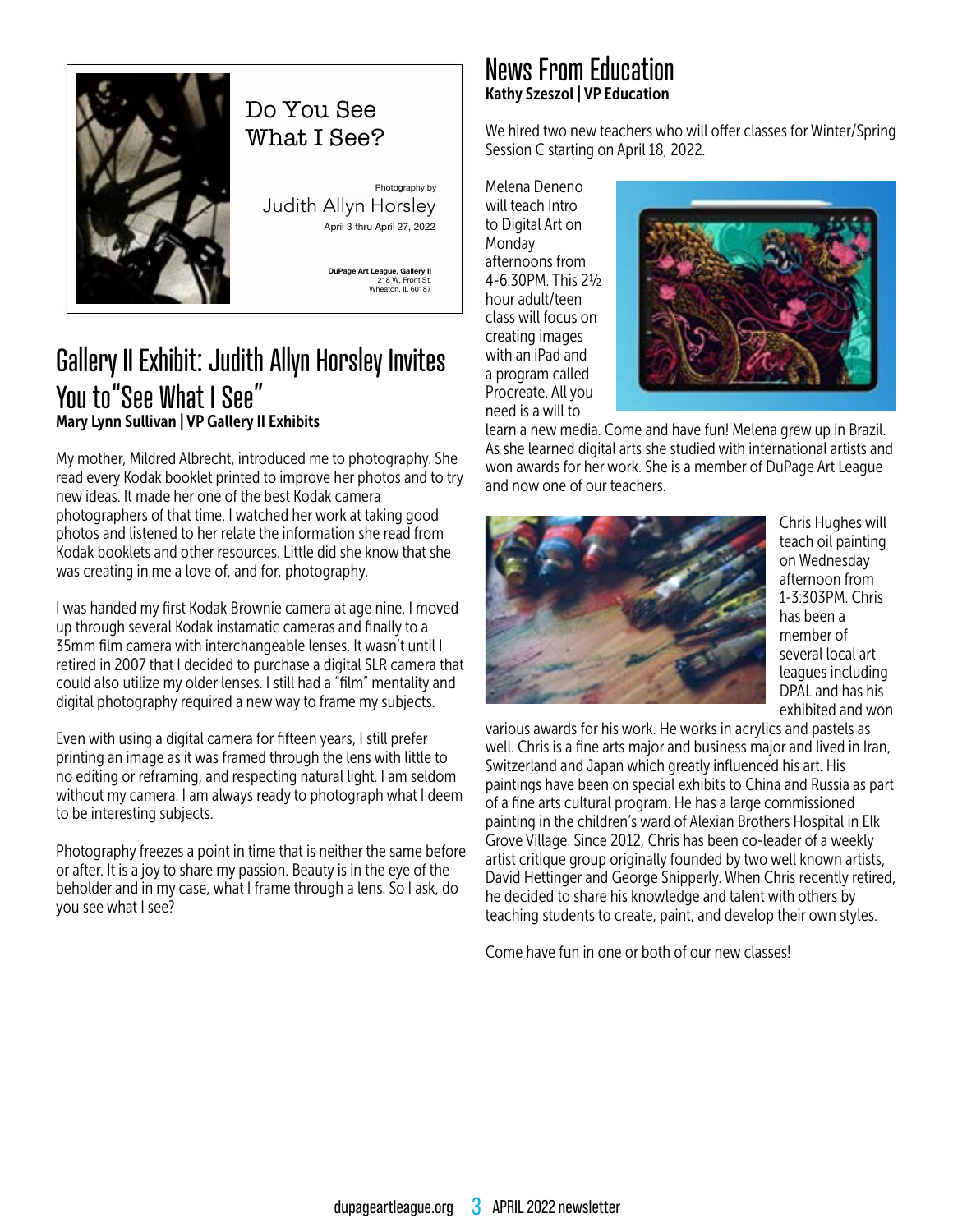Art up Through the End of the Month – Celebrate Women's History Month!



### enjoy 20+pieces of artwork from wheaton women artists displayed across downtown wheaton storefronts

- 1. Adelle's Fine American Fare *Artist: Victoria Martin* 535 W. Liberty Dr.
- 2. Alphagraphics *Artist: Cheryl Rausch, Irene O'Neill* 128 N. Main St.
- 3. Altiro Latin Fusion *Artist: Mary Lou Wecker* 132 N. Hale St.
- 4. Amante Marketplace *Artist: Margaret Bucholz* 102 N. Hale St.
- 5. Andrew's Garden *Artist: Mary Stamatopoulos* 131 W. Wesley St.
- 6. Baby Doll Bakery *Artist: Laura Hayes* 207 S. Hale St.
- 7. College Nannies + Sitters + Tutors *Artist: Mary Kate Venturini* 102 W. Illinois St.
- 8. County Farm Bagels *Artist: Hannah Hayes* 118 N. Main St.
- 9. Doodlebug Workshop *Artist: Cheri Armstrong* 314 S. Main St.
- 10. Dry City Brew Works *Artist: Janice Zeuch* 120 N. Main St.
- 11. DuPage Art League *Artists: Diana Mitchell,*
- *Carol Kincaid* 218 W. Front St. 12. Images Med Spa
- *Artist: Stephanie Dalton* 104 N. Hale St.
- 13. Jeans and a Cute Top Shop *Artist: Danielle Crilly* 123 W. Wesley St.
- 14. JF Counseling Services, PLLC *Artist: Hannah Hayes* 213 W. Wesley St. (Window on east side of building)
- 15. Kimmer's Ice Cream *Artist: Laurel Erickson* 109 E. Front St.
- 16. M & Co. Salon *Artist: Valerie Lorimer* 135 N. Hale St.
- 17. Marquiz Salons & Spa *Artist: Margaret Bucholz*  222 W. Front St.
- 18. MilaGrace Boutique *Artist: Sara Peak Convery* 217 S. Main St.
- 19. MION Artisan Soap *Artist: Marlene Vitek* 204 W. Wesley St.
- 20. MOORE Toys & Gadgets *Artist: Carol Kohout* 107 E. Front St.
- 21. My Half of the Sky *Artist: Barb Grabowski* 121 W. Wesley St.
- 22. Noteable Notes Music Academy *Artist: Brianna Saviano* 406 S. Main St.
- 23. Suzette's Creperie *Artist: Kay Wahlgren* 211 W. Front St.
- 24. The Perfect Thing *Artist: Nancy Phillips Anderson* 204 W. Liberty Dr.
- 25. Wyckwood House *Artist: Cherylyn Gnadt* 126 N. Hale St.
- $1 1.8 1 8$ **WHEATON** dupage**art**league na Preside<br>Coeninas de **D OWNT OWN WHEAT O N** Discover yrar favorite place.

**#WEAREWOMENARTEXHIBIT DOWNTOWNWHEATON.COM** 

dupageartleague.org 4 APRIL 2022 newsletter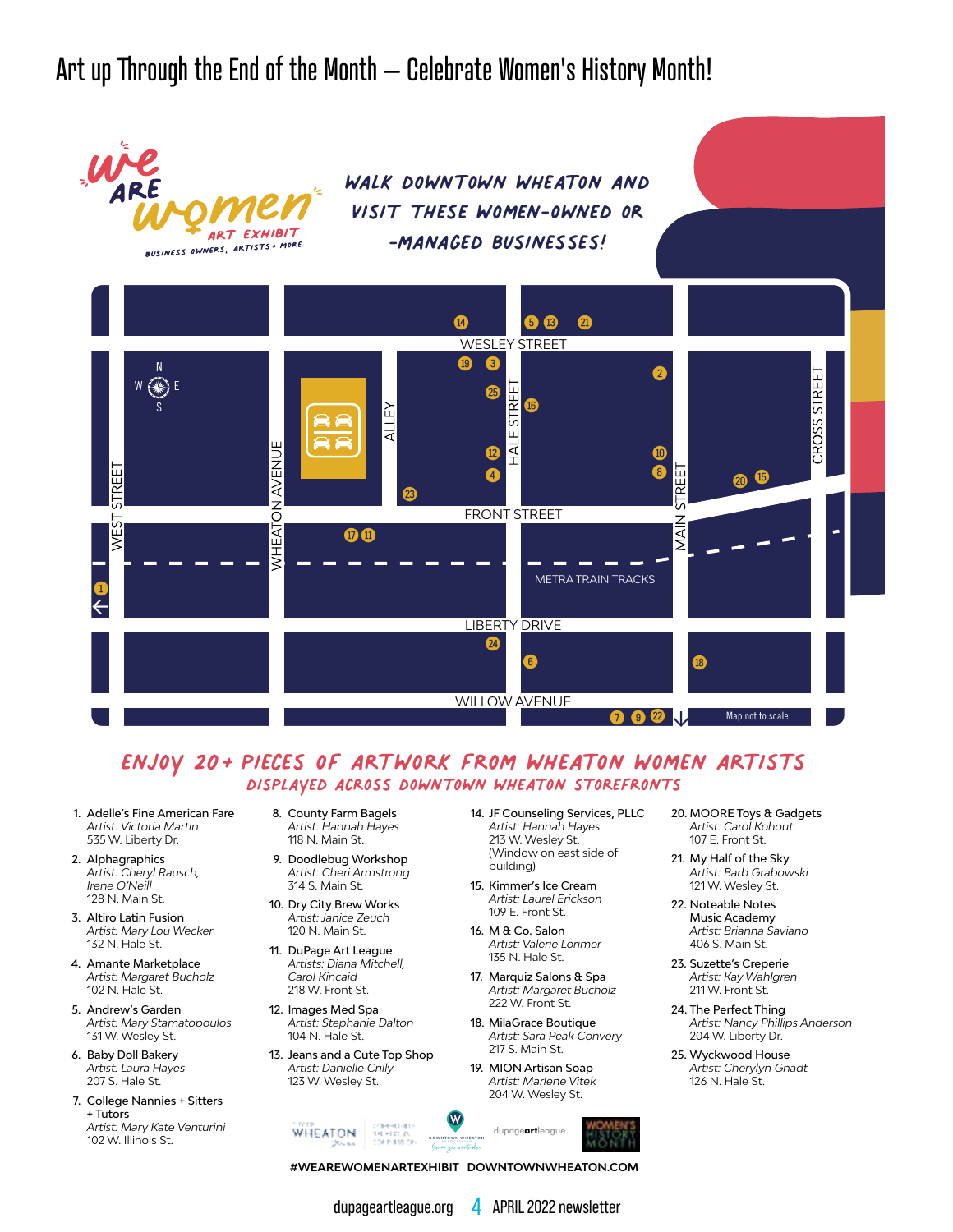

## **Art Demo: Still Life in Pastel**

### Monday, Apr. 18 . 6:30 pm . virtual

Pastel artist Mary Ann Trzyna will demonstrate still life painting using soft pastels. She will discuss materials and techniques, including thumbnail studies to understand composition and value, and employing underpainting techniques on sanded pastel paper. Bring your questions about the delightful medium of pastels! Provided in partnership with the DuPage Art League.



### **Register for Zoom webinar invitation!**